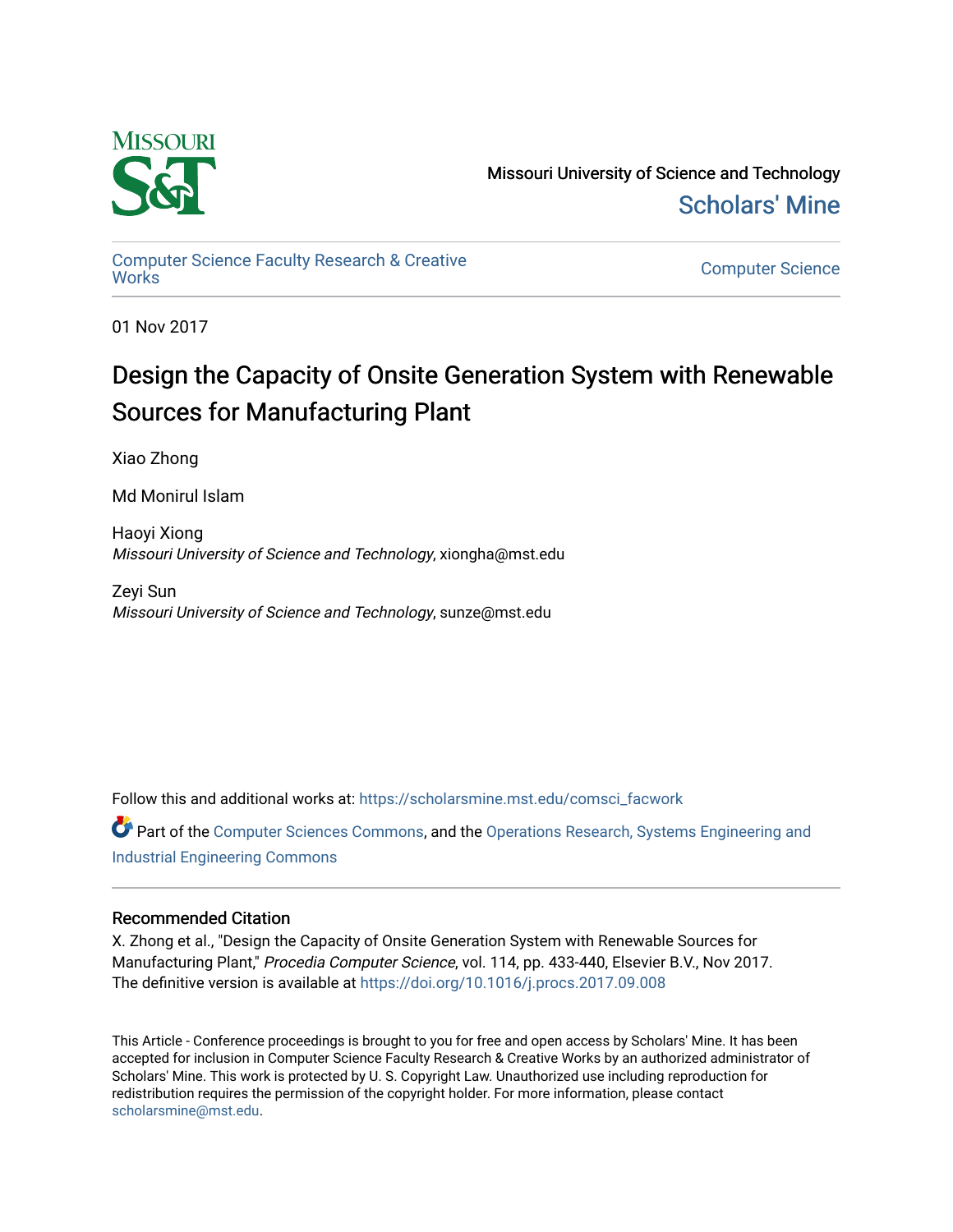



Available online at www.sciencedirect.com



Procedia Computer Science 114 (2017) 433–440

Procedia **Computer Science** 

www.elsevier.com/locate/procedia

Complex Adaptive Systems Conference with Theme: Engineering Cyber Physical Systems, CAS October 30 – November 1, 2017, Chicago, Illinois, USA

## Design the Capacity of Onsite Generation System with Renewable Sources for Manufacturing Plant

Xiao Zhong<sup>a</sup>, Md Monirul Islam<sup>a</sup>, Haoyi Xiong<sup>b</sup>, Zeyi Sun<sup>a\*</sup>

*a: Department of Engineering Management and Systems Engineering b: Department of Computer Science Missouri University of Science and Technology, Rolla MO 65409, USA* 

#### **Abstract**

The utilization of onsite generation system with renewable sources in manufacturing plants plays a critical role in improving the resilience, enhancing the sustainability, and bettering the cost effectiveness for manufacturers. When designing the capacity of onsite generation system, the manufacturing energy load needs to be met and the cost for building and operating such onsite system with renewable sources are two critical factors need to be carefully quantified. Due to the randomness of machine failures and the variation of local weather, it is challenging to determine the energy load and onsite generation supply at different time periods. In this paper, we first propose time series models to describe and predict the variation of the energy load of manufacturing system and the irradiation of solar energy. After that, a case study utilizing the predicted data is implemented. The case study includes different scenarios with respect to generation capacities, considering different predicted energy loads from manufacturing system. The cost for building and running such an onsite generation system and its corresponding service level are examined and discussed.

© 2017 The Authors. Published by Elsevier B.V.

Peer-review under responsibility of the scientific committee of the Complex Adaptive Systems Conference with Theme: Engineering Cyber Physical Systems.

*Keywords:* Renewable source; Manufacturing; Onsite generation

\* Corresponding author. Tel.: +1-573-341-7745; fax: +1-573-341-6567. *E-mail address:* sunze@mst.edu

1877-0509 © 2017 The Authors. Published by Elsevier B.V.

Peer-review under responsibility of the scientific committee of the Complex Adaptive Systems Conference with Theme: Engineering Cyber Physical Systems. 10.1016/j.procs.2017.09.008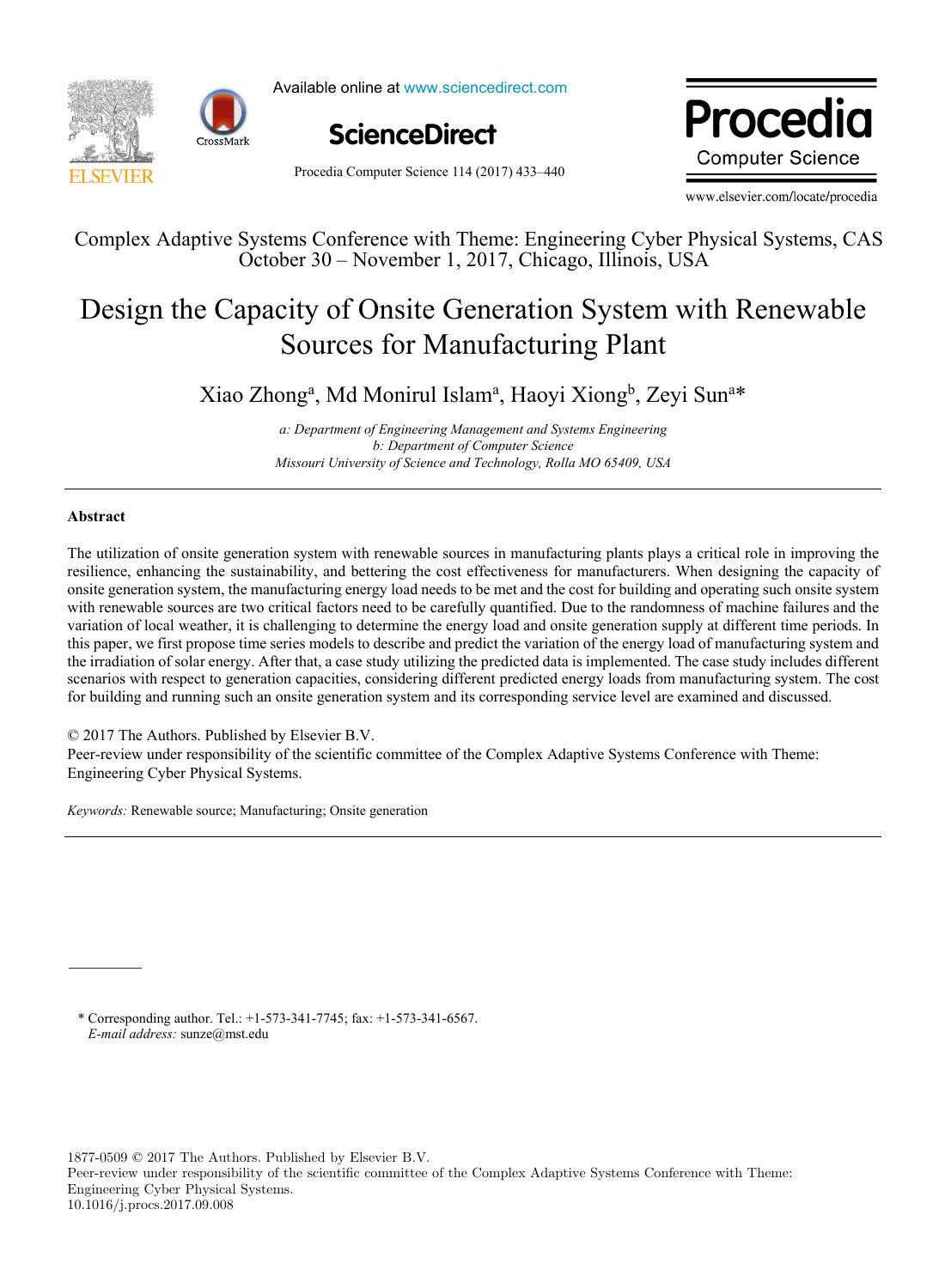#### **1. Introduction**

With the increasing concerns of environmental protection and climate changes, the utilization of renewable sources in energy supply mix has drawn wide attention from industry, academia, and government. The penetration of renewable sources in electricity grid has witnessed a significant growth in recent years. It was reported that, in 2015, about 13% and 10% of total U.S. electricity generation and energy consumption are contributed by renewable sources, respectively [1]. This growth trend is expected to be maintained for next several decades, it is projected that renewable sources will account for approximately 80% of total electricity generation mix in the U.S. by 2050 [2].

One important application of renewable sources is to build onsite generation system to mitigate the disturbances of the utility grid because the onsite generation system can continue to operate while the utility grid is down. The primary benefits are the improved reliability, affordability, resilience, and security of energy supply to end use customers. Furthermore, the greenhouse gas (GHG) emissions can be reduced and the stress on transmission and distribution systems can be relieved. Therefore, some pioneer onsite generation system projects have been implemented in residential housing [5-7] and some critical facilities, such as medical centers, financial corporations, military bases, and jails [8-9].

Manufacturing is traditionally not considered a critical facility. However, the industrial sector accounts for one third of total energy consumption in the United States [10], and manufacturing activities dominate energy consumption and GHG emissions in the industrial sector [11]. In an age when it is impossible to conduct manufacturing activities in the absence of electricity, even a short power outage can cause detrimental impacts on manufacturing enterprises. Studies show that manufacturing has been one of the most-affected industries by power outages [14-17]. An outage can bring production lines to an abrupt halt. It may also break supply chains altogether, which leads to huge losses of productivity, material and revenue, as well as negative environmental and societal impacts. For example, the U.S. Northeast blackout on August 14, 2003, led to the shutdown of 19 manufacturing facilities and three parts warehouses of General Motors in Michigan, Ohio, and Ontario and idled more than 47,000 employees [15]. Also, Hurricane Sandy in 2012 destroyed many industrial businesses and left tens of thousands of New York and New Jersey residents unemployed [16]. Hurricane Katrina in 2006 led to a job loss of more than 10,000 workers in the manufacturing industry of New Orleans and Louisiana [17].

The economic effects are enormous because of loss of power for manufacturing enterprises, as shown in the previous analysis. The improved resilience by deploying onsite generation system with renewable sources for manufacturing facilities will greatly reduce such impacts. One challenge of deploying onsite generation system is the randomness of both manufacturing electricity demand due to unreliable manufacturing machines and renewable energy supply. In this paper, classical time series models are applied to the historical data of manufacturing system regarding the energy demand and solar irradiation in order to describe and predict these two stochastic processes from both demand and supply sides. Various scenarios with respect to generation capacities considering different predicted energy demands from manufacturing system are studied to examine the cost for building such an onsite generation system and its corresponding service level.

#### **2. Time Series Model**

The model we proposed to predict the future electricity demand is autoregressive-integrated moving average (ARIMA) model. In order to illustrate this model, few concepts including the stochastic processes, time series, stationary time series, nonstationary time series, and autoregressive-moving average (ARMA) processes are briefly introduced first in this section.

**Definition 2.1.** Stochastic Process: A stochastic process is a family of random variables  $\{X_t, t \in T\}$  defined on a probability space  $(\Omega, \mathcal{F}, \mathcal{P})$ , where T denotes an index set, which is usually a set of real numbers. If T denotes a set of points in time, then  $\{X_t, t \in T\}$  is called a time series. In particular, if  $\{T \subseteq \mathbb{Z}\}$ , then  $\{X_t, t \in T\}$  is called a discrete time series.

Note that  $\{X_t\}_{t\in\mathcal{T}}$  is sometimes used in place of  $\{X_t, t \in \mathcal{T}\}\$  to denote a time series.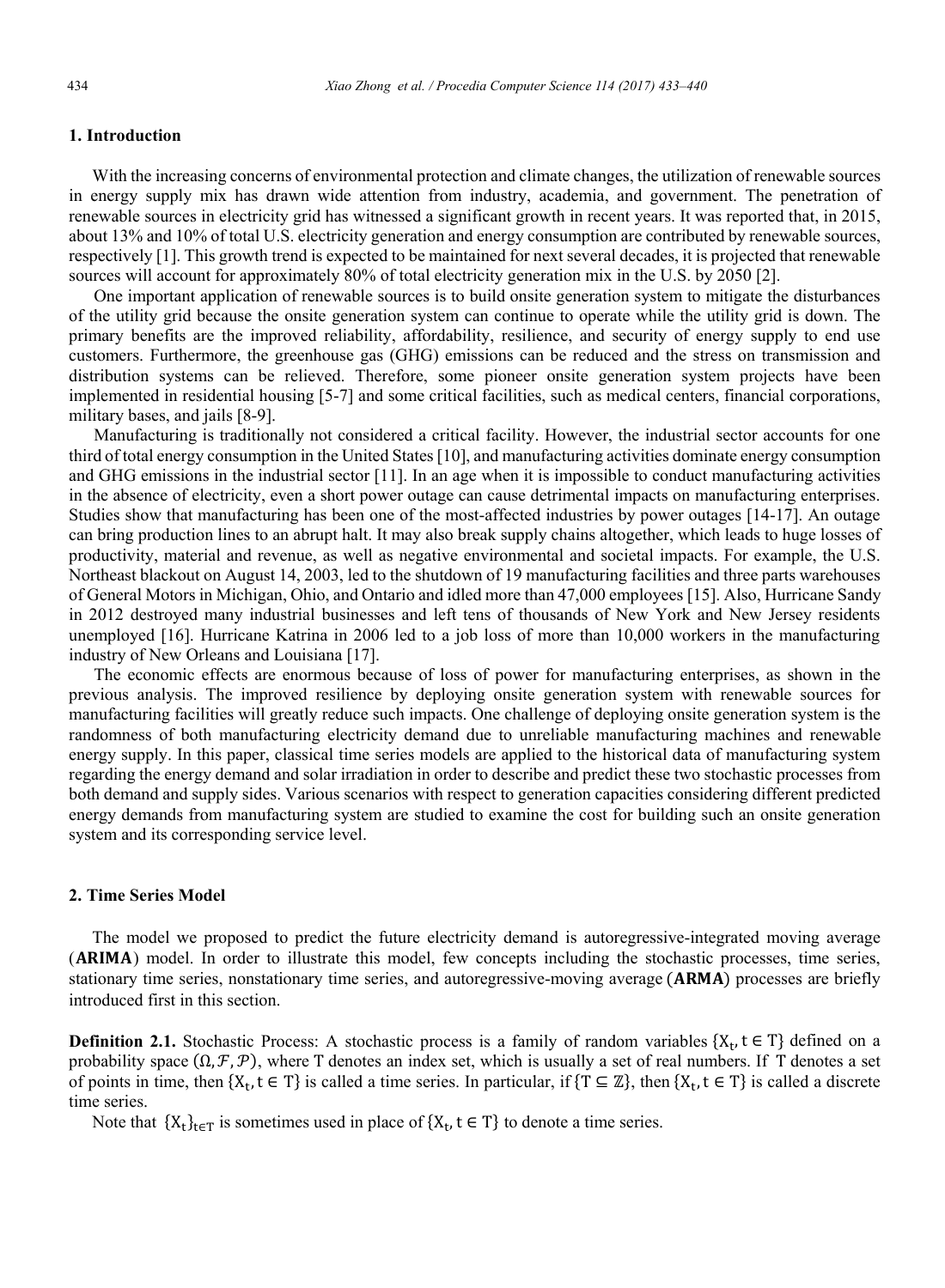**Definition 2.2.** Stationary Time Series: The time series  $\{X_t, t \in \mathbb{Z}\}\$ , is said to be stationary if for all  $t, r, s \in \mathbb{Z}\$ , (i)  $E[|X_t|^2] < \infty$ ;

(ii)  $E[X_t] = m;$ 

(iii)  $Cov(X_r, X_s) = \gamma_X(r, s) = \gamma_X(r + t, s + t)$ .

Such stationarity is sometimes referred as weak stationarity, covariance stationarity, stationarity in the wide sense, or second-order stationarity. Otherwise, the time series  $\{X_t, t \in \mathbb{Z}\}\$  is nonstationary.

**Definition 2.3.** Autoregressive-Moving Average (ARMA(p, q)) Process: A real-valued time series  $\{X_t\}_{t\in\mathbb{Z}}$  is said to be an autoregressive-moving average (ARMA $(p, q)$ ) process with mean  $\mu$  if it is stationary and satisfies

where

and

 $\Phi(B)(X_t - \mu) = \theta(B)\varepsilon_t, t \in \mathbb{Z}$  $\Phi(z) = 1 - \Phi_1 z - \Phi_2 z^2 ... - \Phi_n z^p$  $\theta(z) = 1 + \theta_1 z + \theta_2 z^2 ... + \theta_0 z^q$ 

are autoregressive and moving-average polynomials of orders p and q, respectively, with no common roots;  $\{\varepsilon_t\}_{t \in \mathbb{Z}}$  is a white noise error (innovations) process with zero-mean and constant variance  $\sigma^2$ ;  $\mu = E(X_t)$  for all t; B is the backshift operator defined such that  $B^k X_t = X_{t-k}$  for all  $k \in \mathbb{N}$ , and  $B^0 X_t = X_t$ . If  $p = 0$ ,  $\{X_t\}_{t \in \mathbb{Z}}$  is called a pure moving-average process of order  $q(MA(q))$ , and if  $q = 0$ , the time series is termed a pure autoregressive process of order  $p(AR(p))$ .

Frequently, it is necessary to represent a given ARMA time series as an infinite order moving-average of the current and past innovations. When a time series can be represented in this manner, it is called a causal process. The  $ARMA(p, q)$  processes can be generalized to include nonstationary behaviors. The traditional generalization of ARMA models leads to the ARIMA $(p, d, q)$  process, which is defined below.

**Definition 2.4.** Autoregressive-Integrated Moving Average (ARIMA(p, d, q)) process: A real-valued process  $\{X_t\}_{t\in\mathbb{Z}}$ is said to be an Autoregressive-Integrated Moving Average (ARIMA $(p, d, q)$ ) process if the process {Y<sub>t</sub>}<sub>te</sub> $\overline{z}$  with

$$
Y_t = \nabla^d (X_t - \mu) \,, t \in \mathbb{Z},
$$

is a causal ARMA $(p, q)$  process, where  $\nabla = 1 - B$  and  $d \in N$ . Note that if  $d = 0$ , it is actually an ARMA process.

In real life, many time series are nonstationary and hence the ARIMA processes are extensively used in various areas, including manufacturing industry. Therefore, in Section 3, we forecast the unknown electricity demand and solar irradiation using the ARIMA model explained above.

#### 3. Case Study

#### 3.1 Time series model for manufacturing load and solar irradiation

The energy demand of a manufacturing system is obtained from a simulation model built on the simulation platform of Plant Simulation as shown in Figure 1. An auto component manufacturing system is built in the simulation model with real parameters. The machine parameters such as the cycle time, rated power, mean time between failures, mean time to repair, etc. are integrated in the model (due to confidentiality agreement, such parameters cannot be given in detail here). The values of power consumption for different working states, i.e., working, idle, failure, etc. are configured for each machine. In addition, the buffer parameters including the initial contents and respective capacities are also configured in the simulation model. Note that mean time between failures and mean time to repair for each machine are modeled by two random distributions. Weibull distribution is used for mean time between failures and exponential distribution is used for mean time to repair based on the actually historical data of each manufacturing machine in the plant. The remaining parameters are modeled as constants.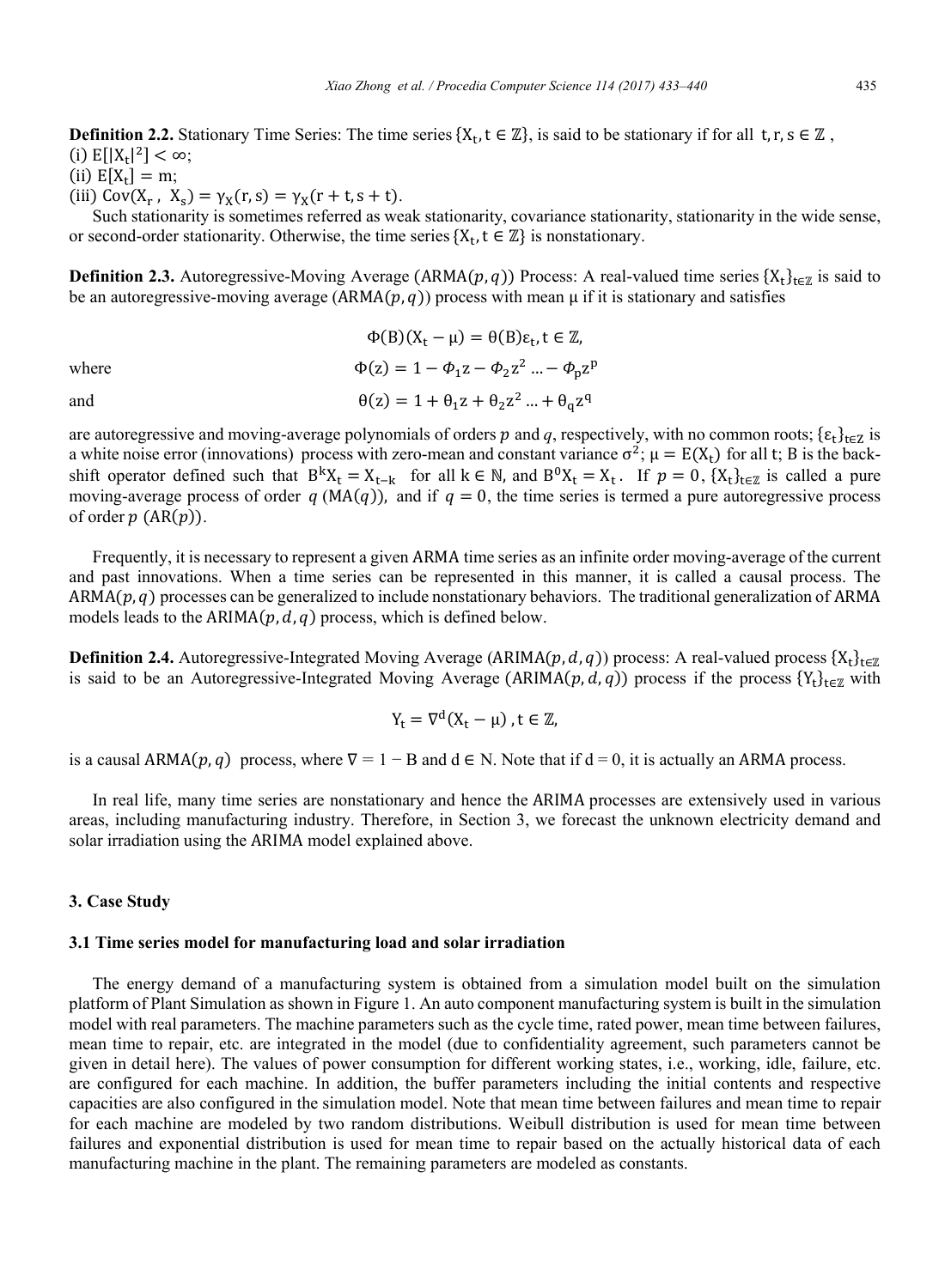

Figure 1. Snapshot of a Manufacturing System in Simulation Model

The time series of monthly power consumption of this manufacturing system is obtained through running the simulation model for 30 days, with three 8-hour shifts per day using the real parameters. Every 15 minutes, the energy consumption is recorded. The format of this simulated high frequency data is shown in Table 1, where the first column is the index of 15-minute intervals and the second column is the average power (kW) consumption.

A scatter plot of the entire data is given in Figure 2 to illustrate the high frequency feature of the data. It shows that the power demand of the manufacturing system fluctuates around a roughly constant mean, which matches the pattern of the real power consumption data of the plant. Thus, the time series model like ARMA can be a candidate tool to model the variation of power demand along the time horizon.

| Time Interval | Power (kW) |  |
|---------------|------------|--|
| 1             | 190.96     |  |
| 2             | 256.14     |  |
| 3             | 259.63     |  |
| 4             | 285.29     |  |
| 5             | 244.87     |  |
| 6             | 368.52     |  |
| 7             | 294        |  |
| 8             | 385.81     |  |
| 9             | 360.86     |  |
| 10            | 330.08     |  |

Table 1. A Sample of the Power Consumption Data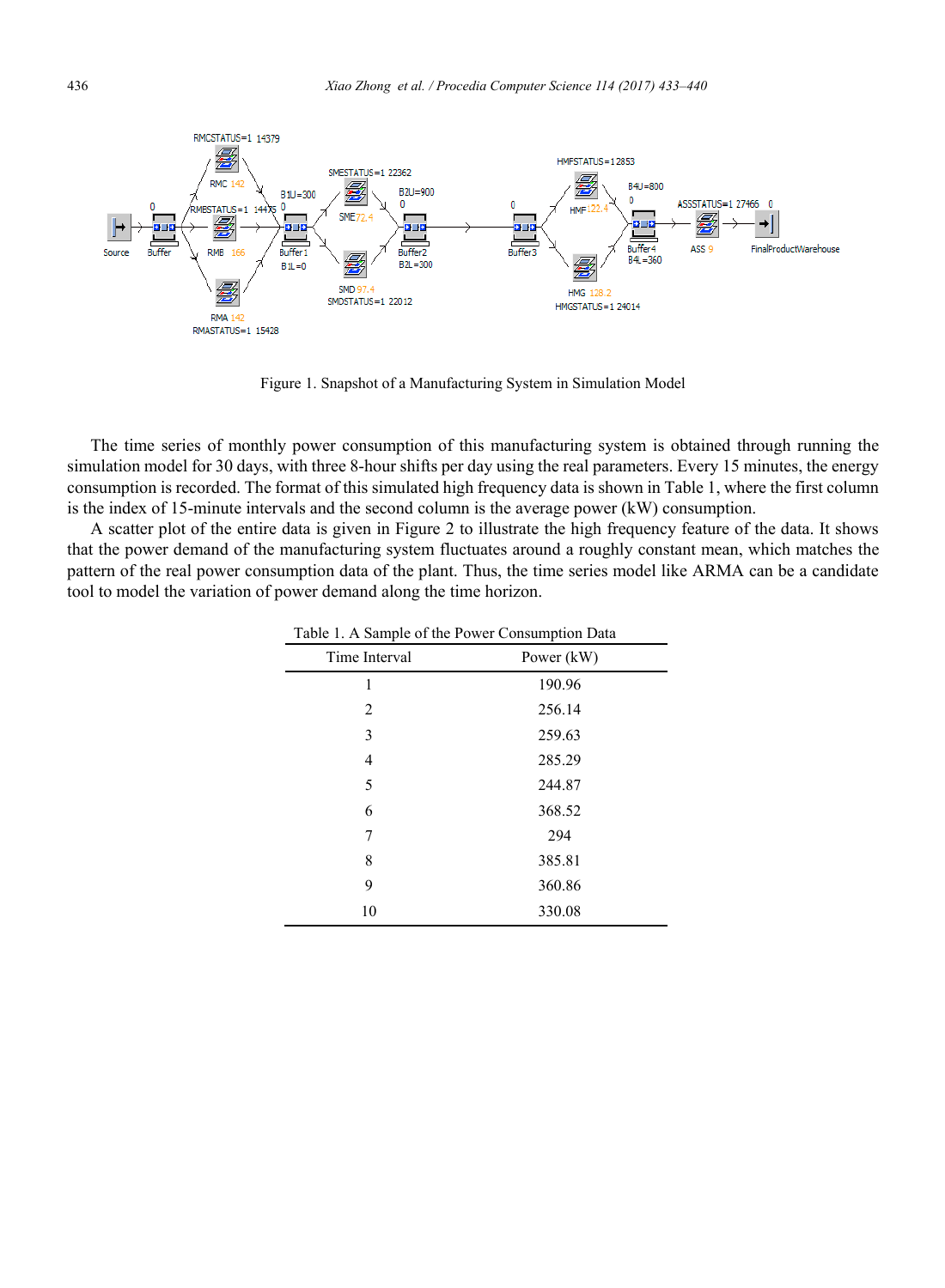

Figure 2. A Scatter Plot of the Solar Irradiation Data

Using MATLAB software, we model this power demand time series and predict the new power demand of the manufacturing system based on the following process.

**Step 1:** Plot the sample ACF and PACF as shown in Figure 3 to examine the data autocorrelation to further determine if ARMA or ARIMA can be used to model this time series.



Figure 3. The ACF and PACF Plots of the Electricity Data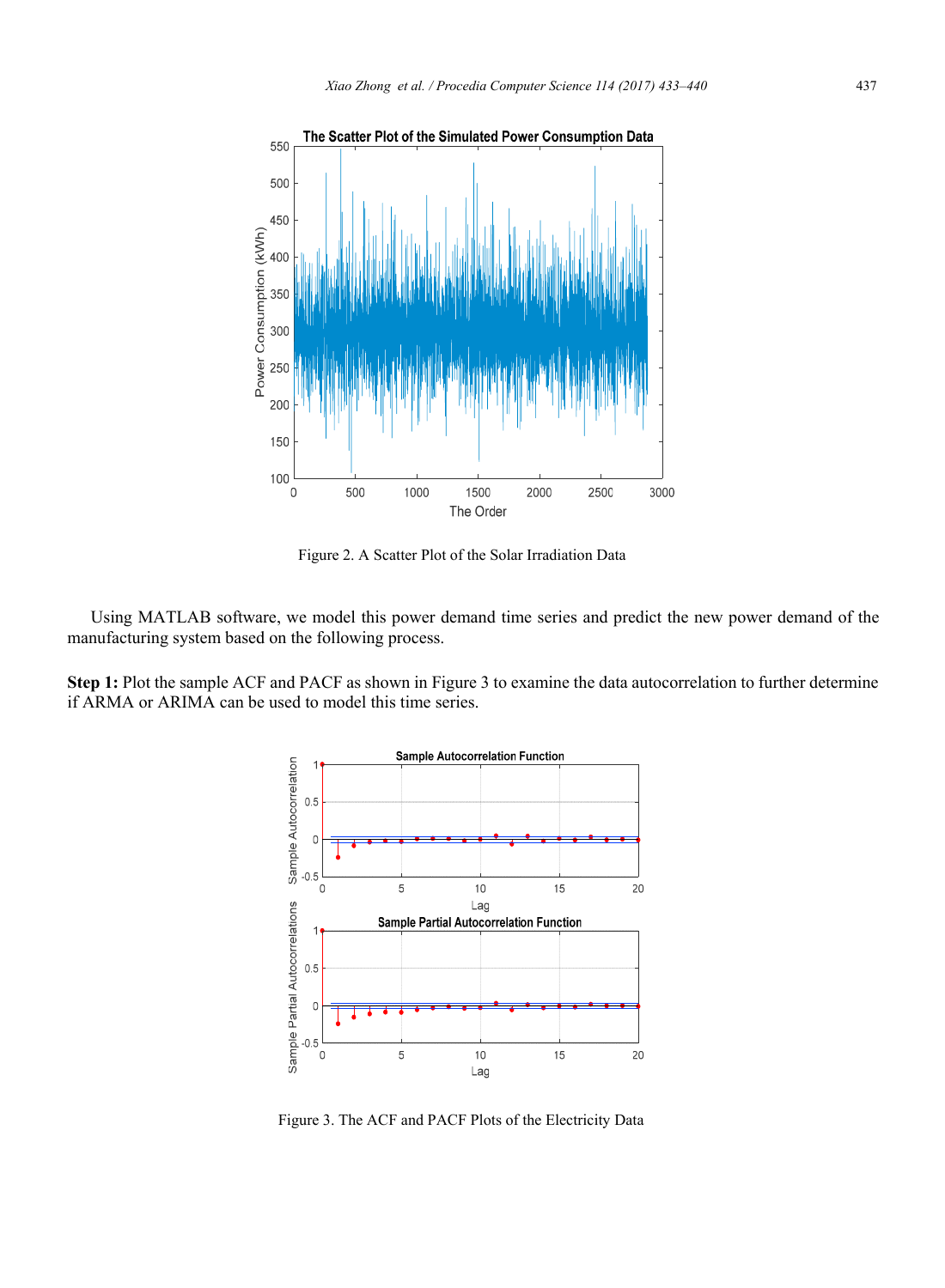**Step 2:** Since both the sample ACF and PACF decay relatively slowly, it is plausible to consider an  $ARIMA(p, 0, q)$ or  $ARMA(p, q)$  model. Although the ARMA lags, *p* and *q*, cannot be selected solely by looking at the ACF and PACF plots, it is fair enough to estimate them as: *p* is between 1 and 6, and *q* is between 1 and 6.

**Step 3:** To identify the best *p* and *q*, we fit total 36 models with different lag choices. That is, fit all combinations of  $p = 1, \dots, 6$  and  $q = 1, \dots, 6$  to the simulated data. Then choose the best model according to the Bayesian Information Criterion (BIC) and other criteria, such as the difference of the range, maximum, or minimum between the simulated data and their estimates. It turns out  $ARIMA(2,0,6)$  is the most appropriate model that can fit to the simulation data.

**Step 4:** Forecast the new electricity demand for the next month using the trained ARIMA $(2,0,6)$  model based on the 30-days simulated data.

 We assume that the electricity demand for different months has same pattern. Therefore, using the predicted monthly data repetitively, we can obtain the predicted demand for an entire year.

Similarly, we use the same procedure aforementioned to model and predict the solar irradiation. The historical data of solar irradiation from May 2015 to May 2016 is obtained from the National Renewable Energy Laboratory (NREL) [18]. A scatter plot of this high frequency data is presented in Figure 4. Following the same steps illustrated above, we find that  $ARIMA(2,0,0)$  or  $AR(2)$  model is the most appropriate one to describe this time series.



Figure 4. A Scatter Plot of the Solar Irradiance Data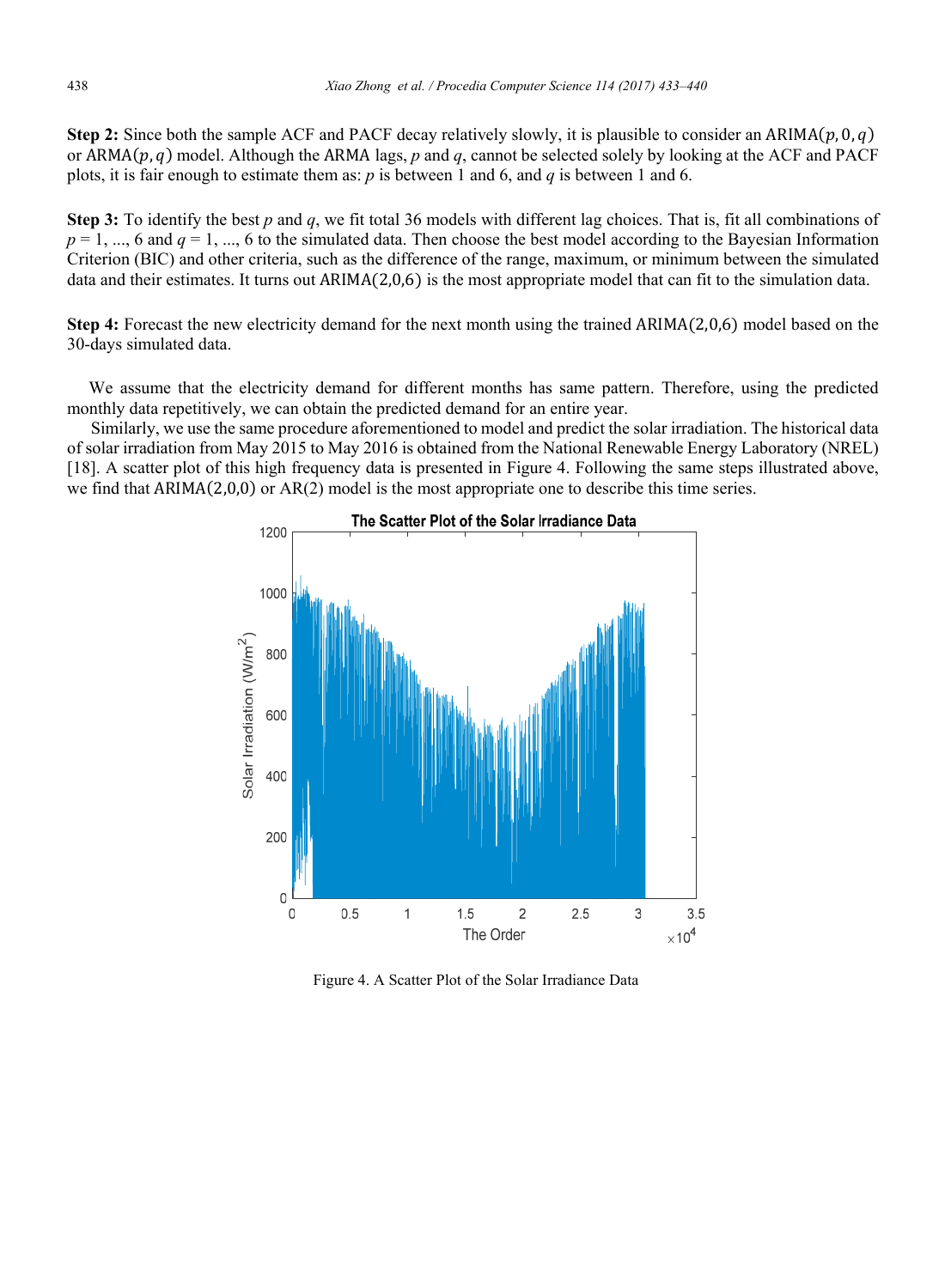#### **3.2 Cost and service level comparison considering different system capacity**

Based on the predicted electricity demand, we consider two scenarios of onsite generation system capacity with maximum and average predicted demand, respectively. Considering the variation of solar irradiation along the time horizon, average value of irradiation is usually used in designing solar PV system [19]. Thus, in this case, the average predicted irradiation is used for both scenarios as shown in Table 2.

Table 2. Two Scenarios of Capacity of Onsite Generation System

| Scenario | Capacity of onsite generation system (kW) |        | Average predicted irradiation $(W/m^2)$ |  |
|----------|-------------------------------------------|--------|-----------------------------------------|--|
|          | Maximum of the predicted demand           | 360.90 | 231.63                                  |  |
|          | Mean of the predicted demand              | 296.67 | 231.63                                  |  |

For each scenario, the required area of solar panels is calculated by

$$
A_{pv} = \frac{1000P}{I_T \times \eta} ,
$$

where *P* is the capacity in kW of solar PV system;  $A_{pv}$  is the area of solar PV array in m<sup>2</sup>;  $I_T$  is the solar irradiation on the solar PV surface in W/m<sup>2</sup>; and  $\eta$  is the system efficiency. In this case,  $\eta$  is set as 0.225 [20]. The commercial solar PV installation cost is \$2.13/W [21]. The unit electricity generation cost is \$0.122/kWh [22]. Assuming that the lifetime of the onsite generation system is 20 years, the results of the annual cost and the probability that the demand can be met by the onsite generation system are calculated as shown in Table 3.

| Table 3. Cost and Service Level Comparison |                       |                                 |                        |             |  |
|--------------------------------------------|-----------------------|---------------------------------|------------------------|-------------|--|
|                                            | Solar PV area $(m^2)$ | Annuity of initial installation | Annual generation cost | Probability |  |
| Scenario 1                                 | 6925                  | \$42599                         | \$334053               | 39.3%       |  |
| Scenario 2                                 | 5692                  | \$35053                         | \$274601               | 36.8%       |  |

The results of the case shown in Table 3 match the common understanding regarding the relationships among the capacity, cost, and service level. The trade-off between the capacity/cost, and the service level could be further quantitatively modelled so that an optimal capacity can be identified.

Also, it can be seen that the annual value of the initial purchase and installation cost is pretty high. It implies that purely employing the solar energy for the onsite generation system may not be economically optimal to the manufacturer. The probabilities that the demand is met by the onsite generation system with solar PV are less than 40%. This is mainly due to the fact that the manufacturing system in this case runs three 8-hour shifts per day, which also implies that for such a 24-hour working schedule, other renewable sources, like the wind turbine should also be considered since wind energy can be, to some extent, complementary to the solar energy.

#### **4. Conclusion and future work**

In the paper, we present two classical stochastic time series models to estimate and forecast the potential demand of electricity based on a set of simulated data of energy load of a manufacturing system as well as the solar irradiation based on a set of true historical data. After that, using the predicted data of the demand and irradiation, we examine the cost and service level for the onsite generation systems with different capacities.

For future work, we can study the predication analysis of high frequency data using Kalman filter or linear quadratic estimation with the consideration of seasonality and long-memory characteristics. In addition, some other sources like the wind turbine and battery system can be integrated into the onsite generation system. The cost items of purchasing the electricity from external grids can also be modeled in cost analysis. An analytical model that can quantitatively balance the trade-off between the capacity and service level can be another research direction.